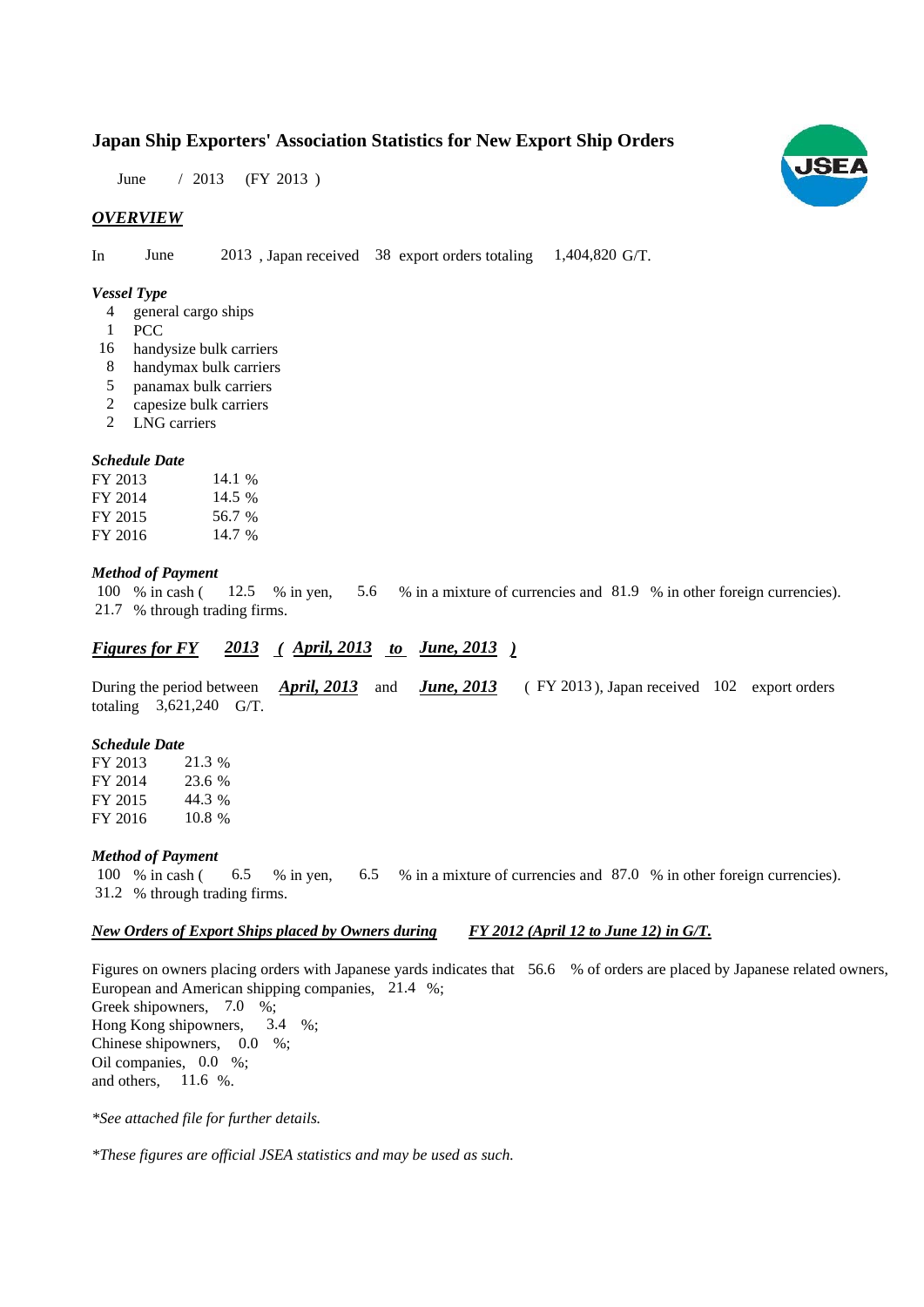#### New Export Orders Placed in June 2013 (FY 2013) Based on Fiscal Year

No. G/T No. G/T No. G/T No. G/T No. G/T No. G/T No. G/T No. G/T $\mathrm{G}/\mathrm{T}$ General Cargos | 11| 520,198|| 8| 435,198| 3| 85,000| 2| 68,970| 1| 72,000| 5| 97,920| 8| 238,890|| 12| 344,490 Bulk Carriers 170 7,515,609 124 4,880,459 46 2,635,150 29 1,041,050 26 767,100 31 1,030,900 86 2,839,050 146 6,148,595 Tankers | 15| 1,338,800|| 15| 1,338,800| 0| 2| 104,500| 2| 114,800| 2| 276,000| 6| 495,300| 6| 495,300 Combined Carriers 0 0 0 0 0 0 0 0 0 0 0 0 0 0 0 0Others 0 0 0 0 0 0 2 48,000 0 0 0 0 2 48,000 2 48,000 Total 196 9,374,607 147 6,654,457 49 2,720,150 35 1,262,520 29 953,900 38 1,404,820 102 3,621,240 166 7,036,385 FY 2013 / FY2012 (%) \* 116.0 95.6 243.3 244.8 312.4 281.3 274.2 \*\* 201.7 In CGT | | 4,239,540|| | 3,155,684| | 1,083,856| | 639,868| | 481,620| | 821,578| | 1,943,066|| | 3,326,099 Apr 12 to Mar 13 Apr 12 to Feb 13 March 2013 April 2013 Jan 13 to Jun13 Description May 2013 June 2013 Apr 13 to Jun 13

*Figures for shipbuilding orders of 500 G/T and over for export as steel vessels placed with JSEA members are covered.*

\*FY 2012/FY2011

\*\*Calendar Year 2013

JSEA (July 2013)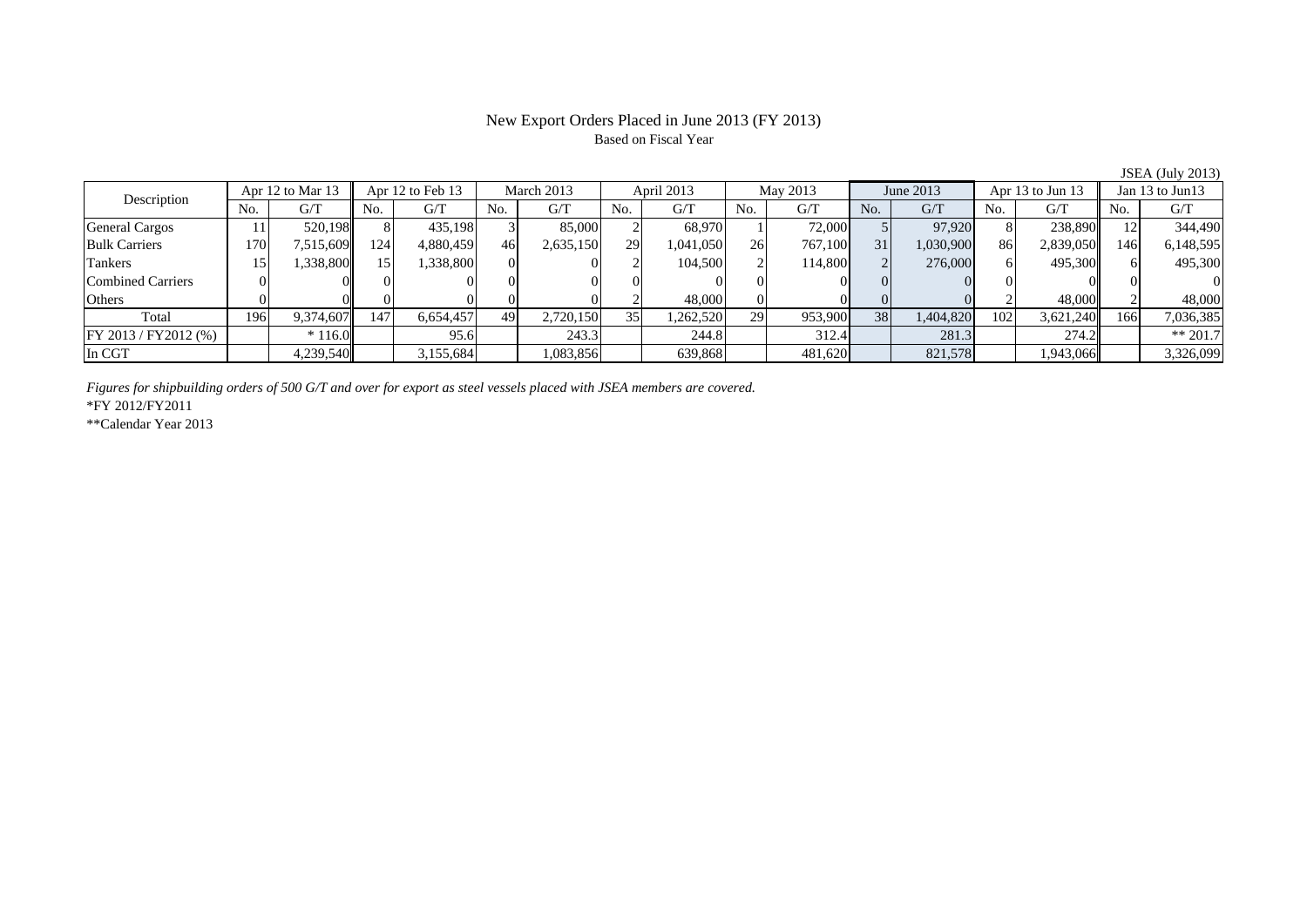## Export Ships Delivered in June 2013 (FY 2013) Based on Fiscal Year

|                         |                  |             |     |                  |                 |            |     |            |     |          |                 |           |     |                  |     | $\frac{1}{2}$    |  |
|-------------------------|------------------|-------------|-----|------------------|-----------------|------------|-----|------------|-----|----------|-----------------|-----------|-----|------------------|-----|------------------|--|
| Description             | Apr 12 to Mar 13 |             |     | Apr 12 to Feb 13 |                 | March 2013 |     | April 2013 |     | May 2013 |                 | June 2013 |     | Apr 13 to Jun 13 |     | Jan 13 to Jun 13 |  |
|                         | No.              | G/T         | No. | G/T              | No.             | G/T        | No. | G/T        | No. | G/T      | N <sub>0</sub>  | G/T       | No. | G/T              | No. | G/T              |  |
| <b>General Cargos</b>   | 16               | 1,000,392   |     | 835.196          |                 | 165.196    |     |            |     | 96.561   |                 | 86,695    |     | 183,256          |     | 414,238          |  |
| <b>Bulk Carriers</b>    | 285              | 12,153,2521 | 256 | 10,960,194       | 29              | 193,058    | 15  | 563,717    |     | 710,629  | 29              | 1,186,896 | 61  | 2,461,242        | 144 | 6,207,280        |  |
| <b>Tankers</b>          | 28               | 1,724,919   | 26  | 1,648,579        |                 | 76,340     |     | 294,498    |     | 29.479   |                 |           |     | 323,977          | 13  | 780,691          |  |
| Combined Carriers       |                  |             |     |                  |                 |            |     |            |     |          |                 |           |     |                  |     |                  |  |
| Others                  |                  |             |     |                  |                 |            |     |            |     | 20,637   |                 |           |     | 20,637           |     | 20,637           |  |
| Total                   | 329              | 14,878,563  | 295 | 13,443,969       | 34 <sub>1</sub> | 1,434,594  | 18  | 858,215    |     | 857,306  | 30 <sup>1</sup> | 1,273,591 | 69  | 2,989,112        | 166 | 7,422,846        |  |
| $FY 2013 / FY 2012$ (%) |                  | $*93.4$     |     | 94.8             |                 | 81.8       |     | 48.0       |     | 66.4     |                 | 63.5      |     | 58.8             |     | $** 76.6$        |  |
| In CGT                  |                  | 6,594,256   |     | 5,919,160        |                 | 675,096    |     | 358,922    |     | 400,194  |                 | 562,149   |     | 1,321,265        |     | 3,270,816        |  |

*Deliveries of new shipbuilding orders of 500 G/T and over for export as steel vessels placed with JSEA members are covered.*

\*FY 2012/FY2011

\*\*Calendar Year 2013

JSEA (July 2013)